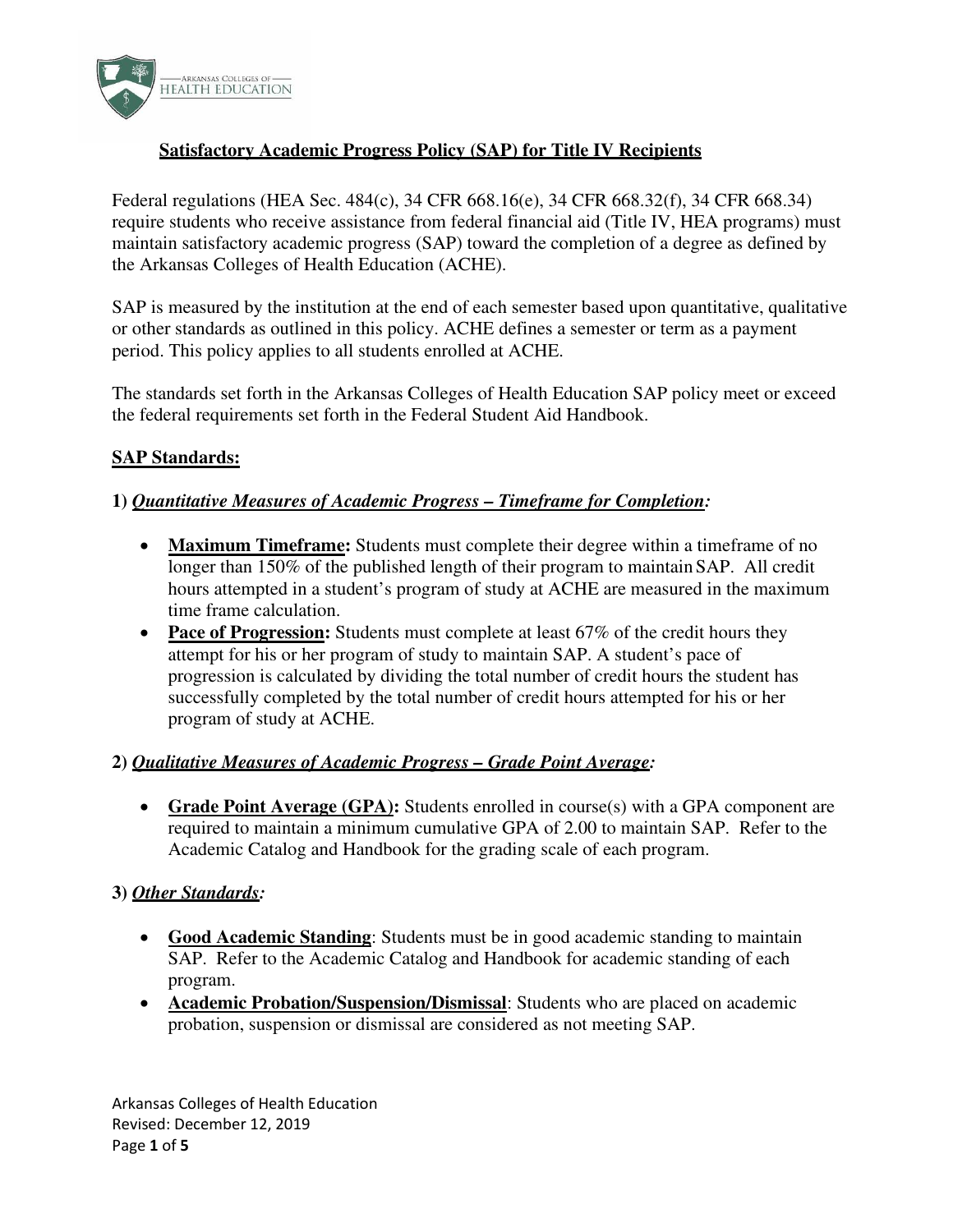# **Grades:**

- *Incomplete/Withdrawal//Fail Course Work:* Grades of I (Incomplete), W (Withdrawal), F (Fail) are counted as attempted credit hours but not as earned credit hours in determining SAP. Students may request SAP calculation to be re-calculated retroactively for grades of I that are converted to a final grade.
- *Other Grades of Pass/Fail:* Other Grades of Pass/Fail are not counted in a student's GPA but are counted in the attempted credit hours in determining SAP. Other Grades of Fail are not counted as earned credit hours in determining SAP.
- *Passing Grades***:** Grades of A, B, C, H (Honors), HP (High Pass), P (Pass), 2.0, 3.0 and 4.0 are considered as passing grades at this institution and will be counted in the total number of credit hours completed in determining SAP. Grades that are changed after SAP evaluation was completed will be recalculated into the current SAP calculation.
- *Repeat/Remediation Courses*: Repeated or Remediation courses are counted as attempted and earned credit hours in the current SAP calculation for a student's program of study at ACHE. Refer to the academic catalog and handbook for each program to determine how repeat and remediation classes are calculated in the GPA.
- Course(s) repeated more than once that was previously passed will be ineligible to receive funds from Title IV, HEA programs for that same course(s).
- *Transfer Credit(s)*: Approved transfer credit hours from another college into a program of study at ACHE will be used in the quantitative assessment but will not be used in the qualitative assessment in determining SAP. Approved transfer credit hours from another program of study at ACHE will be used in the quantitative and qualitive assessment in determining SAP.

**Title IV SAP Evaluation Process:** The Office of Financial Aid determines if a student is no longer meeting the institution's minimum SAP standards at the end of the semester and will notify those student's via e-mail. Students who are placed on Financial Aid Suspension are not eligible to receive funds from Title IV, HEA programs.

Students on financial aid warning, probation, academic plan or suspension are strongly encouraged to meet with financial aid staff each semester to discuss his or her current and future eligibility for Title IV, HEA funds.

- *Title IV SAP Status Good Standing*: Students who meet the minimum SAP standards at the end of a semester are in good standing and eligible to receive funds from Title IV, HEA programs.
- *Title IV SAP Status Warning & Suspension***:** Students who fail to meet the minimum SAP standards at the end of a semester will be placed on Financial Aid Warning for Title

Arkansas Colleges of Health Education Revised: December 12, 2019 Page **2** of **5**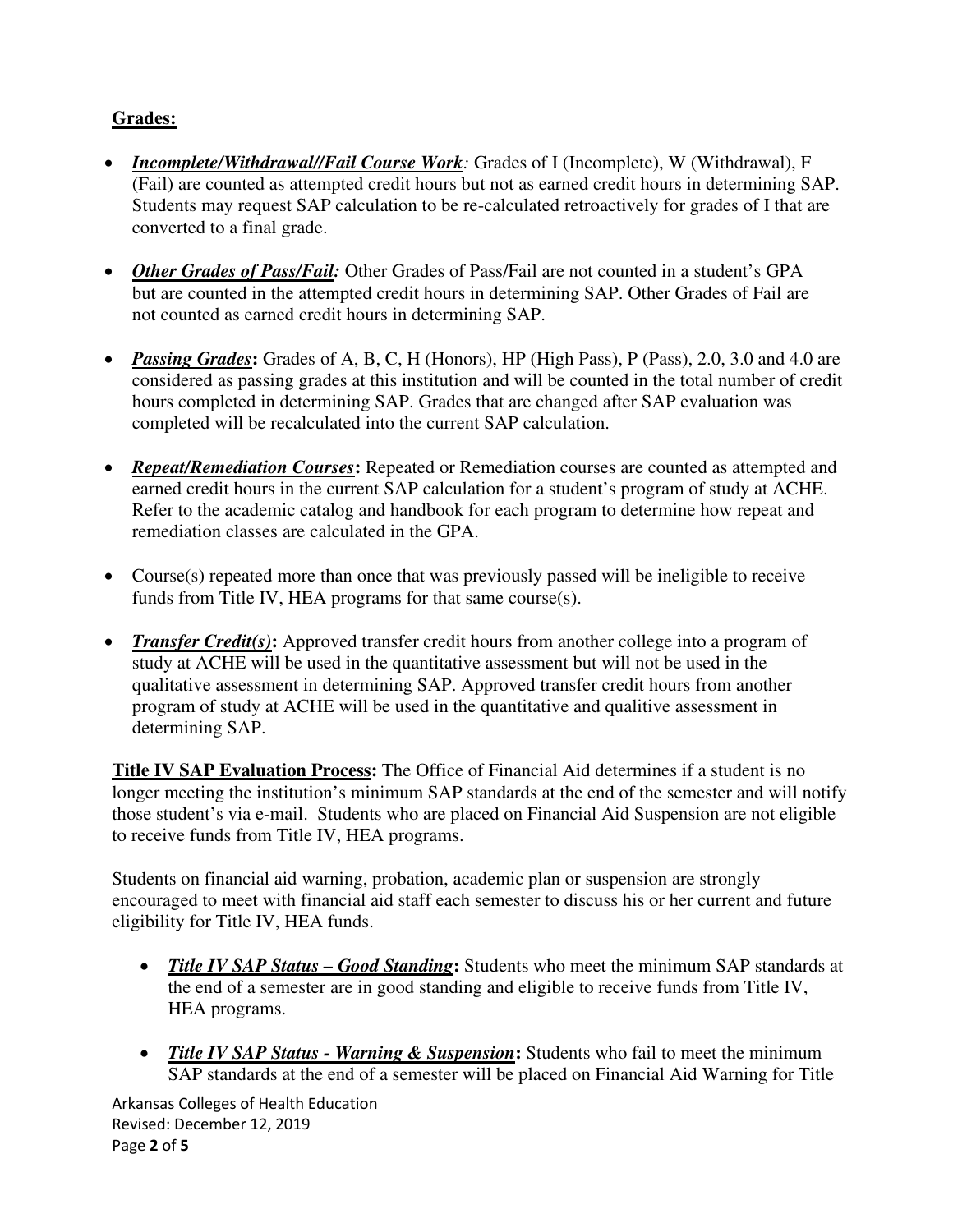IV purposes. A student on financial aid warning may continue to receive funds from the Title IV, HEA programs for the next semester only.

A student who is placed on Financial Aid Warning for one semester and does not meet SAP by the end of the semester will be placed on Financial Aid Suspension for Title IV purposes with the right to appeal and will lose their eligibility to receive funds through the Title IV, HEA programs.

A student who is placed on Financial Aid Warning and meets the minimum standards of SAP by the end of the semester will be placed into Good Standing. A student in good standing is eligible to receive funds from Title IV, HEA programs.

**Financial Aid Appeal:** Students on Financial Aid Suspension with unusual/mitigating circumstance(s) may request for his or her circumstances to be reviewed by submitting an Appeal Packet to the Office of Financial Aid using a Financial Aid Appeal Form. A complete appeal packet must be submitted no later than the 30th day of the semester aid is being requested reinstatement for.

Incomplete Appeal Packets will not be reviewed. Unusual/mitigating circumstances may be due to an injury, the death of a relative or other special circumstance. A student may not appeal more than two times for the same program of study at ACHE.

Submission of an appeal does not guarantee reinstatement of financial aid and a student is responsible for ensuring payment is received by the due date of each semester. Academic and monetary decisions are at the student's own discretion.

### **A complete appeal packet must include:**

- 1) A typed, signed statement by the student explaining:
	- a. Reason(s) why satisfactory academic progress was not met.
	- b. What circumstance(s) have changed that will allow SAP to be met at the next evaluation.
- 2) Supporting Documentation for the appeal reason(s) and circumstance(s).

**Appeal Review:** A closed Financial Aid Appeals Committee will review appeals within 30 days of receipt to determine if the appeal will be approved or denied to re-instate eligibility to receive funds from Title IV, HEA programs. The Director of Financial Aid may elect to assign a closed ad-hoc committee to ensure timely processing or in special circumstances to make the final decision.

**Financial Aid Reinstatement:** Students who have an appeal approved will either be placed on financial aid probation with an academic plan or on an academic plan according to when it is expected they would meet the minimum SAP standards. Students on financial aid probation or an academic plan will have their eligibility reinstated for Title IV, HEA programs. Academic progress will be reviewed at the end of each semester to determine if a student is now meeting SAP.

Arkansas Colleges of Health Education Revised: December 12, 2019 Page **3** of **5**